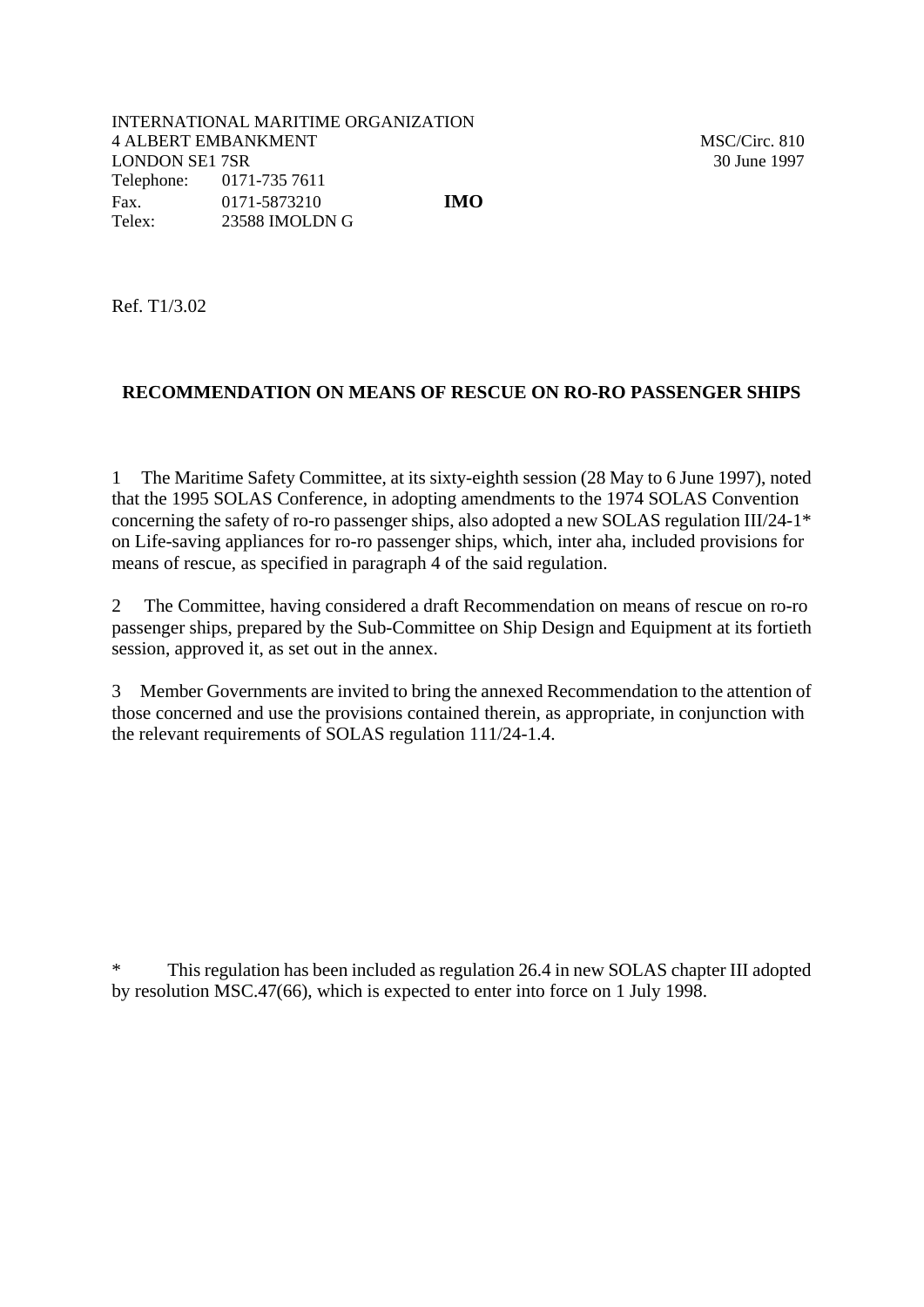## **RECOMMENDATION ON MEANS OF RESCUE ON RO-RO PASSENGER SHIPS**

## 1 Application

This recommendation should apply to means of rescue on ro-ro passenger ships required by SOLAS regulation III/24-1.4. \*

2 Requirements for means of rescue

2.1 The means of rescue should provide for the safe transfer of persons, including helpless persons, from the water level to the deck of the ship.

2.2 The means of rescue should provide an area of at least  $9 \text{ m}^2$  at water level to receive rescued persons.

2.3 The rescue &ea into which the means of rescue is launched should be adequately illuminated from the deck of the ship.

2.4 The means of rescue should be one of the following:

.1 A marine evacuation system complying with the requirements of paragraph 6.2 \*\* providing a suitable floating platform, with a ladder or other means to ascend to the deck for ab1e-bodied persons, and a mechanically powered means to safely hoist persons lying down. If an inclined passage of a marine evacuation system is intended to provide the means of transfer from the platform to the deck of the ship for able-bodied persons, the inclined passage should be provided with suitable handholds or portable ladders with steps having an efficient non-slip surface.

.2 A device complying with the requirements for davit-launched liferafts in paragraph is 4.1.3.1, 4.1.4.1, 4.1.5.1.1, and in the case of an inflatable device, 4.2.2, 4.2.2.1, 4.2.2.3, 4.2.2.4, 4.2.7, 4.2.8.1, 4.2.8.2 (if fitted) and 4.2.9.1; or in the case of a rigid device, 4.3.1, 4.3.2, 4.3.6.2, 4.3.6.3, 4.3.6.4, 4.3.6.6, 4.3.6.9, 4.3.6.10 and 4.3.7,10 provide a suitable floating platform The device should be used with a launching appliance, meeting the requirements of 6.1 or equivalent, with a powered winch motor capable of raising the loaded device from the water to the deck of the ship with the total number of persons for which it is approved as a means of rescue at a rate of not less than 0.3 m/s. A safety device should be fitted to prevent over stressing the launching appliance. Additionally, the device should comply with the following:

\* This regulation has been included as regulation 26.4 in new SOLAS chapter III adopted by resolution MSC.47(66), which is expected to enter into force on 1 July 1998.

\*\* Unless indicated otherwise, paragraphs referred to in this recommendation are those of the International Life-Saving Appliance (LSA) Code (resolution MSC.48(66)).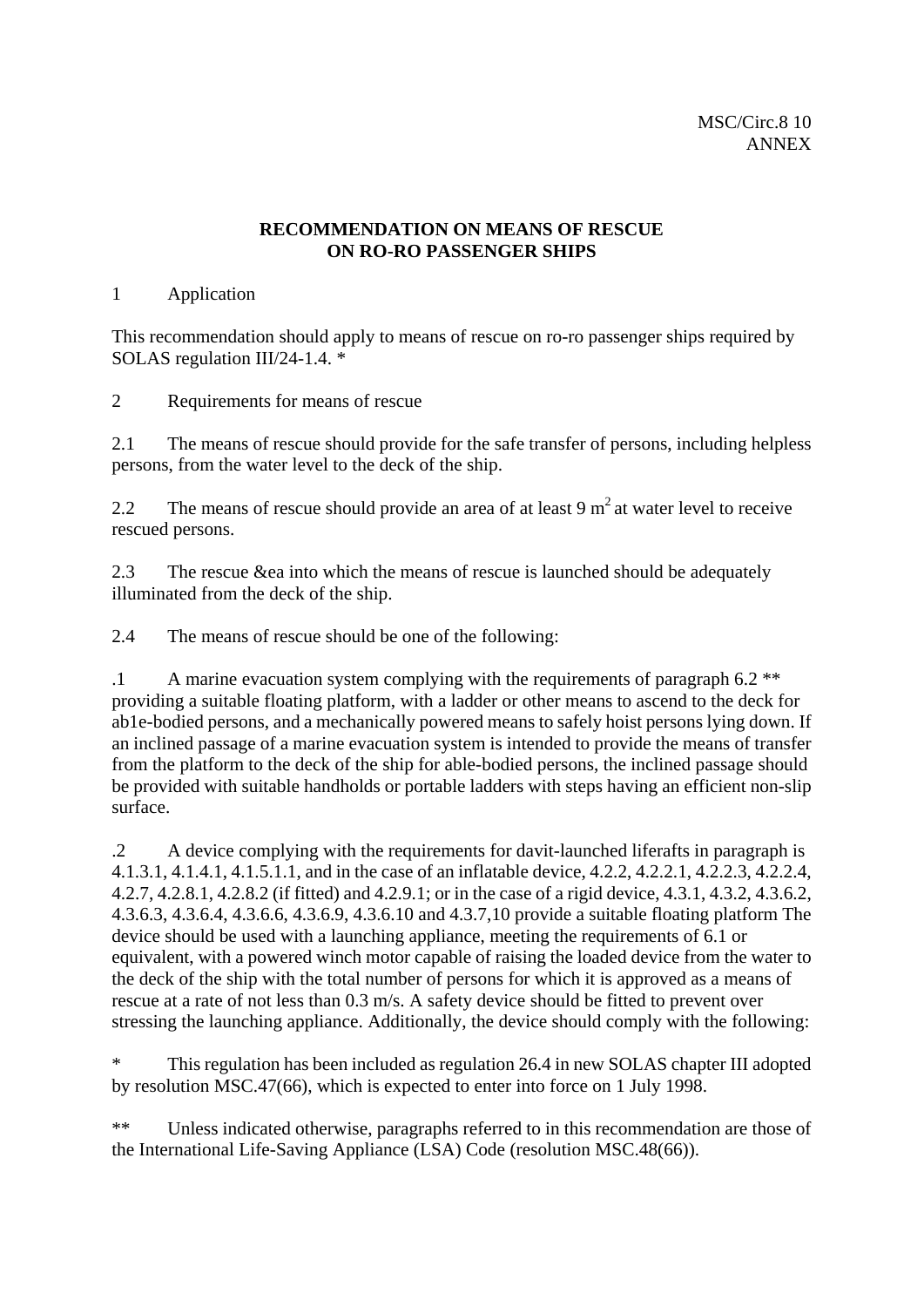- .2.1 the device should be of a highly visible colour, and should be protected against damage when moving against the ship's side;
- .2.2 the occupants should be protected against injury caused by the launching appliance;
- .2.3 two boarding ramps complying with 4.2.4.1 or 4.3.4.1 should be fitted;
- .2.4 the maximum number of persons permitted on the device should be conspicuously marked;
- .2.5 the floor should be self-draining;
- .2.6 suitable means should be provided for bowsing in the device to the ship's side;
- .2.7 one knife of a type described in 4.1.5.1.2 should be stowed in a pocket close to each bowsing line attachment patch;
- .2.8 a special arrangement should be fitted to close the gap between the loaded device and the deck when the rescued persons board the ship;
- .2.9 the device should be conspicuously marked to prevent confusion with liferafts;
- .2.10 if inflatable, the inflation system should be quickly initiated by a manual control; and
- .2.11 means should be provided for preventing occupants from falling from the device on impact with the ship's side.
- .3 A means of rescue approved by the Administration in accordance with SOLAS regulation III/4.3.

## **3 Testing**

3.1 It should be demonstrated that the means of rescue has the capability to receive and accommodate rescued persons out of the water at water level.

3.2 It should be demonstrated that the means of rescue has the capability to rapidly transfer persons from the water level to the deck of the ship.

3.3 It should be demonstrated that a means of rescue meeting the requirements of 2.4.2 above, is designed to the same structural requirements as a davit-launched liferaft of equivalent capacity and tested under section 5 of part I of the annex to resolution A.689(17).

3.4 The bowsing line system should be subjected to the test specified in *5.6* of part 1 of the annex to resolution A.689(17).